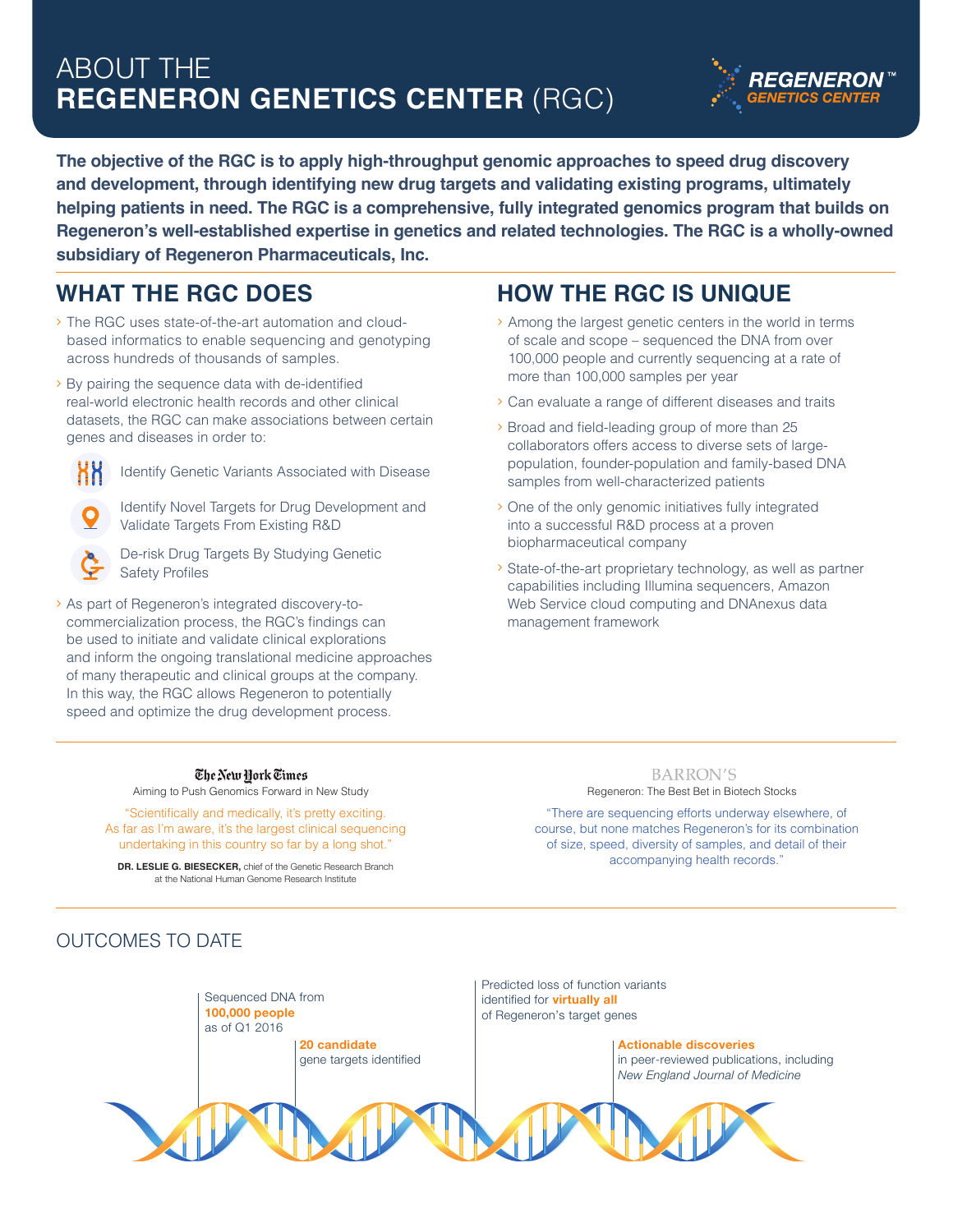## **OUR COLLABORATION MODEL**

**The RGC is collaborating with an outstanding group of leading academic institutions, government organizations and integrated medical systems. Our collaborative model is focused on working closely together to gather and analyze data, exchange expert perspectives and ultimately make discoveries that will lead to improved patient care.**



"The relationship with Geisinger is a cornerstone of the effort the Regeneron Genetics Center is building, which we believe can advance the goals of human genetics research and personalized medicine."

**GEORGE D. YANCOPOULOS, M.D., PH.D.,** Chief Scientific Officer, Regeneron Pharmaceuticals and President, Regeneron Laboratories

"For Geisinger, this relationship is about the potential to improve individualized patient care...we expect that many of our patients and their family members will directly benefit from their participation in this research."

> **DAVID H. LEDBETTER, PH.D.,** Executive Scientific Officer and Chief Scientific Officer, Geisinger Health System

### RGC COLLABORATORS INCLUDE:

Geisinger





LABioMed



COLUMBIA UNIVERSITY  $\omega$ MEDICAL CENTER



### **GENERAL POPULATION FAMILY-BASED STUDIES FOUNDER POPULATIONS DISEASE AREA FOCUS**



UNIVERSITY of MARYLAND **SCHOOL OF MEDICINE** 









UCONN **HEALTH**